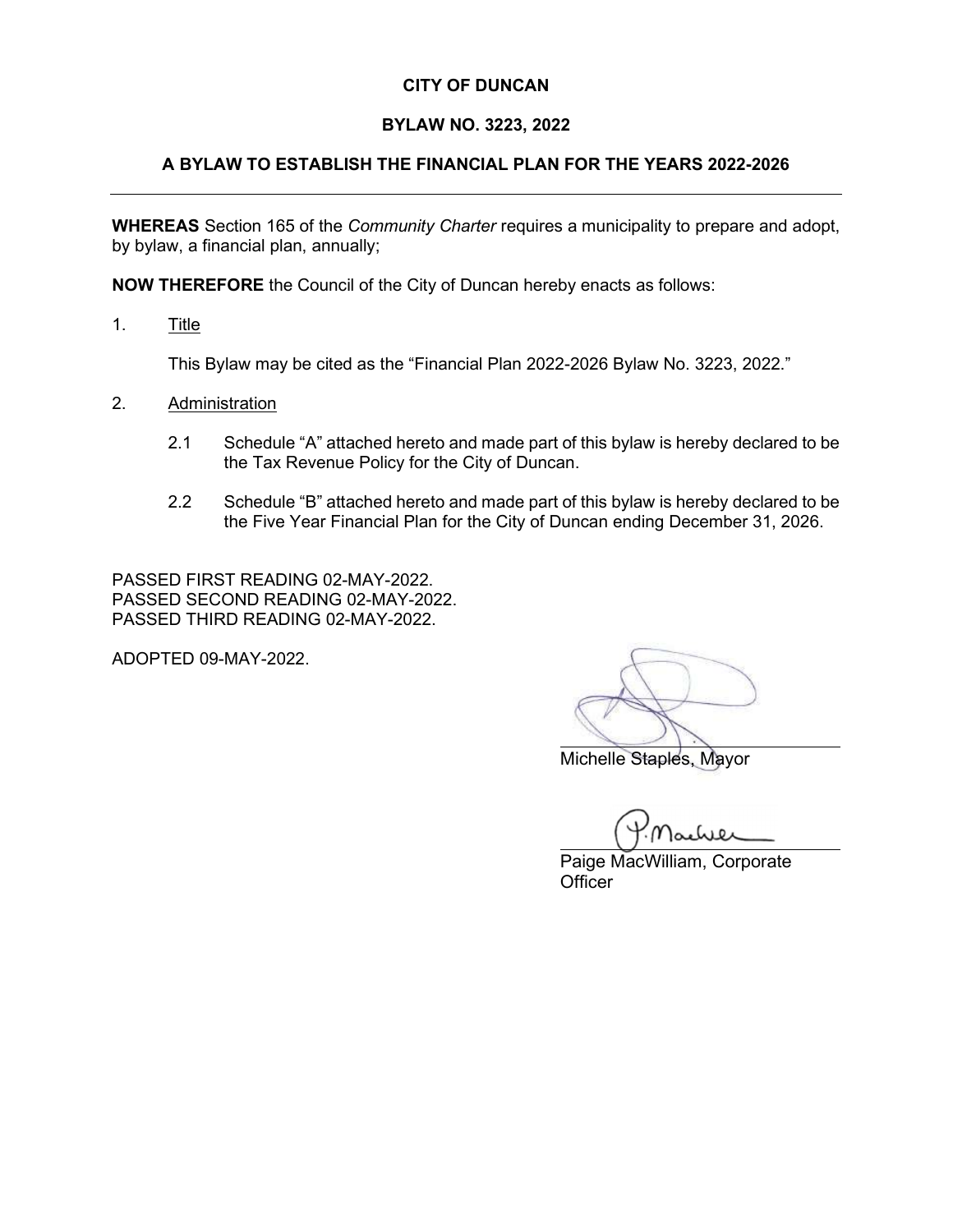#### Schedule "A" to Financial Plan Bylaw 3223, 2022 Tax Revenue Policy

#### Current Revenue Proportions by Funding Source for Operating (excluding Transfers from Reserves and Surpluses and Capital financing)

|                                         | 2021         |        | 2022       |         |
|-----------------------------------------|--------------|--------|------------|---------|
| Taxation                                | 4,917,965    | 44.0%  | 5,525,721  | 45.3%   |
| <b>Grants in Lieu of Taxes</b>          | 12,175       | 0.1%   | 12,145     | 0.1%    |
| <b>Sales of Services</b>                | 595,426      | 5.3%   | 670,595    | 5.5%    |
| <b>Sewer User Fees</b>                  | 1,481,228    | 13.3%  | 1,559,385  | 12.8%   |
| Water User Fees                         | 2,536,768    | 22.7%  | 2,726,999  | 22.4%   |
| <b>Other Revenue Own Sources</b>        | 1,014,008    | 9.1%   | 1,115,847  | $9.2\%$ |
| Unconditional Transfers from Other      |              |        |            |         |
| Governments                             | 555,000      | 5.0%   | 546,000    | 4.5%    |
| <b>Conditional Transfers from Other</b> |              |        |            |         |
| Governments                             | 50,322       | 0.5%   | 29,681     | 0.2%    |
|                                         |              |        |            |         |
|                                         | 11, 162, 892 | 100.0% | 12,186,373 | 100.0%  |

# POLICY STATEMENT

City Council considers the current mix of user fees and tax levies sufficient; noting however, that Council intends to shift water and sewer fees to being charged on a metered basis.

#### Distribution of Property Taxes Collected

| <b>Class</b>                            | 2020 % | 2021 % | 2022%  |
|-----------------------------------------|--------|--------|--------|
| Residential                             | 56.19  | 56.24  | 55.68  |
| <b>Utilities</b>                        | 1.58   | 1.64   | 1.38   |
| Light Industry                          | 0.00   | 0.00   | 0.00   |
| <b>Business</b>                         | 42.18  | 42.05  | 42.89  |
| Rec/Not-for-profit                      | 0.05   | 0.07   | 0.05   |
|                                         | 100.00 | 100.00 | 100.00 |
| <b>Current Property Class Multiples</b> |        |        |        |
| <b>Class</b>                            | 2020   | 2021   | 2022   |
| Residential                             | 1.00   | 1.00   | 1.00   |
| <b>Utilities</b>                        | 11.50  | 11.50  | 11.50  |
| Light Industry                          | 2.56   | 2.56   | 2.93   |
| <b>Business</b>                         | 2.56   | 2.56   | 2.93   |
| Rec/Not-for-profit                      | 1.00   | 1.00   | 1.00   |
| Farm                                    | 1.00   | 1.00   | 1.00   |

# POLICY STATEMENT

City Council considers the current proportions of taxes collected and current assessment class multiples as reasonable; however, as opportunities arise, Council will attempt to lower the percentage of taxes collected from the business class and attempt to hold or lower the business class multiple with a goal to have a multiple at the  $50<sup>th</sup>$  percentile of other municipalities (median).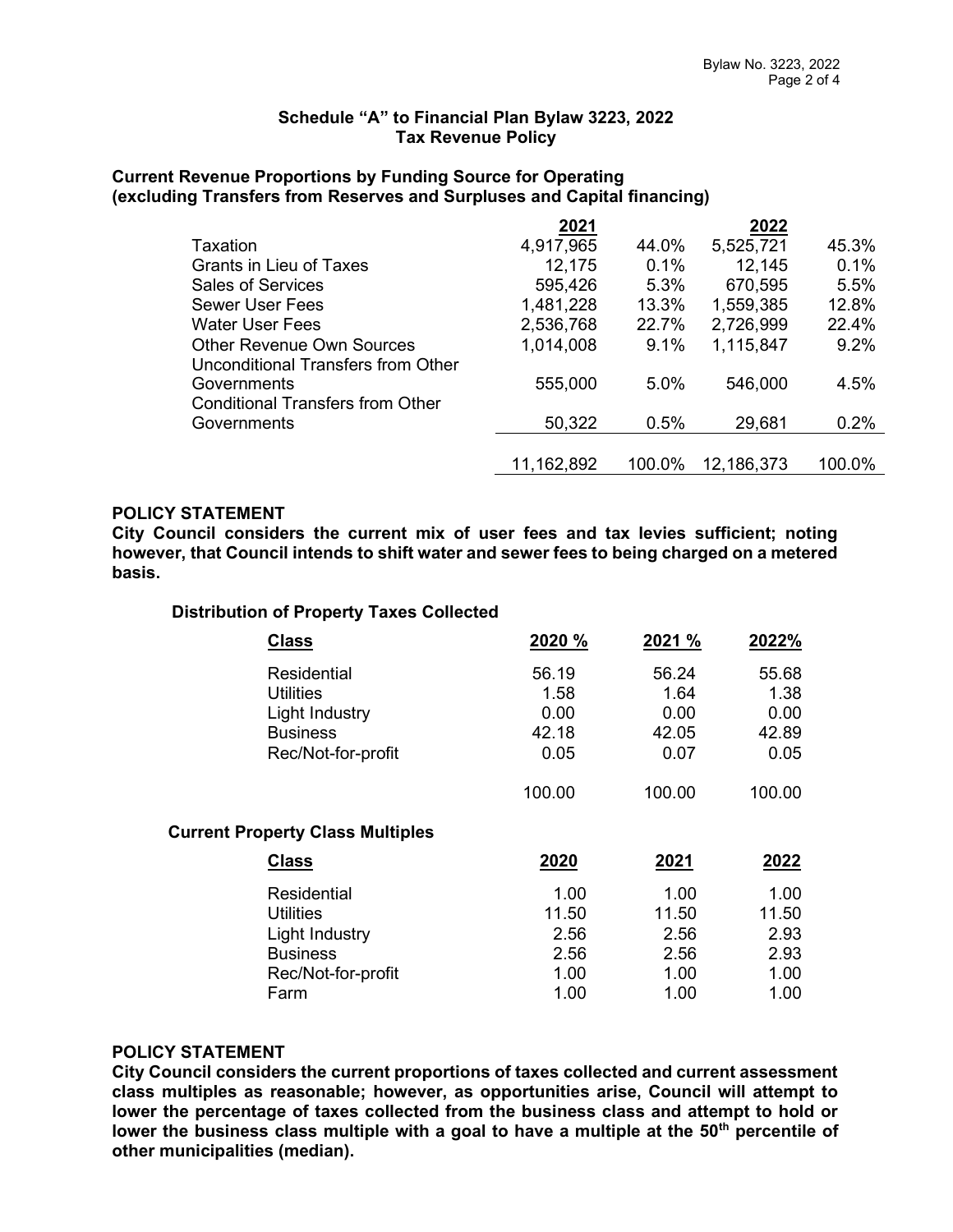In the last several years (since 2006), Council has strived to limit the increases to the business class. The 2006 Business class multiple was 3.53 whereas the 2022 multiple is 2.93. This moves towards the City's long term goal of having the business multiple at the  $50<sup>th</sup>$  percentile (median) which was 2.57 in 2021.

#### Use of permissive tax exemptions

Tax Exemption Bylaws No. 3219 and 3220, passed in October of 2021, contain a list of permissive exemptions granted for the 2022 taxation year and the estimated amount of tax revenue foregone. The list demonstrates the policy of council that permissive exemptions are granted to not-forprofit institutions that form a valuable part of our community. These include religious institutions, historical societies, some recreational facilities and service organizations.

Council will continue to support local organizations through permissive exemptions. These organizations provide services to our community that should be supported by residents. In the future, after appropriate consultation, Council may choose to provide permissive exemptions to property owners who contribute to our community in other ways. These may include investments made in greenhouse gas reduction technology or alternative energy, the provision of affordable housing, or revitalization of buildings or areas of the municipality.

### POLICY STATEMENT

City Council will examine its permissive tax exemption policy to determine if it should be expanded.